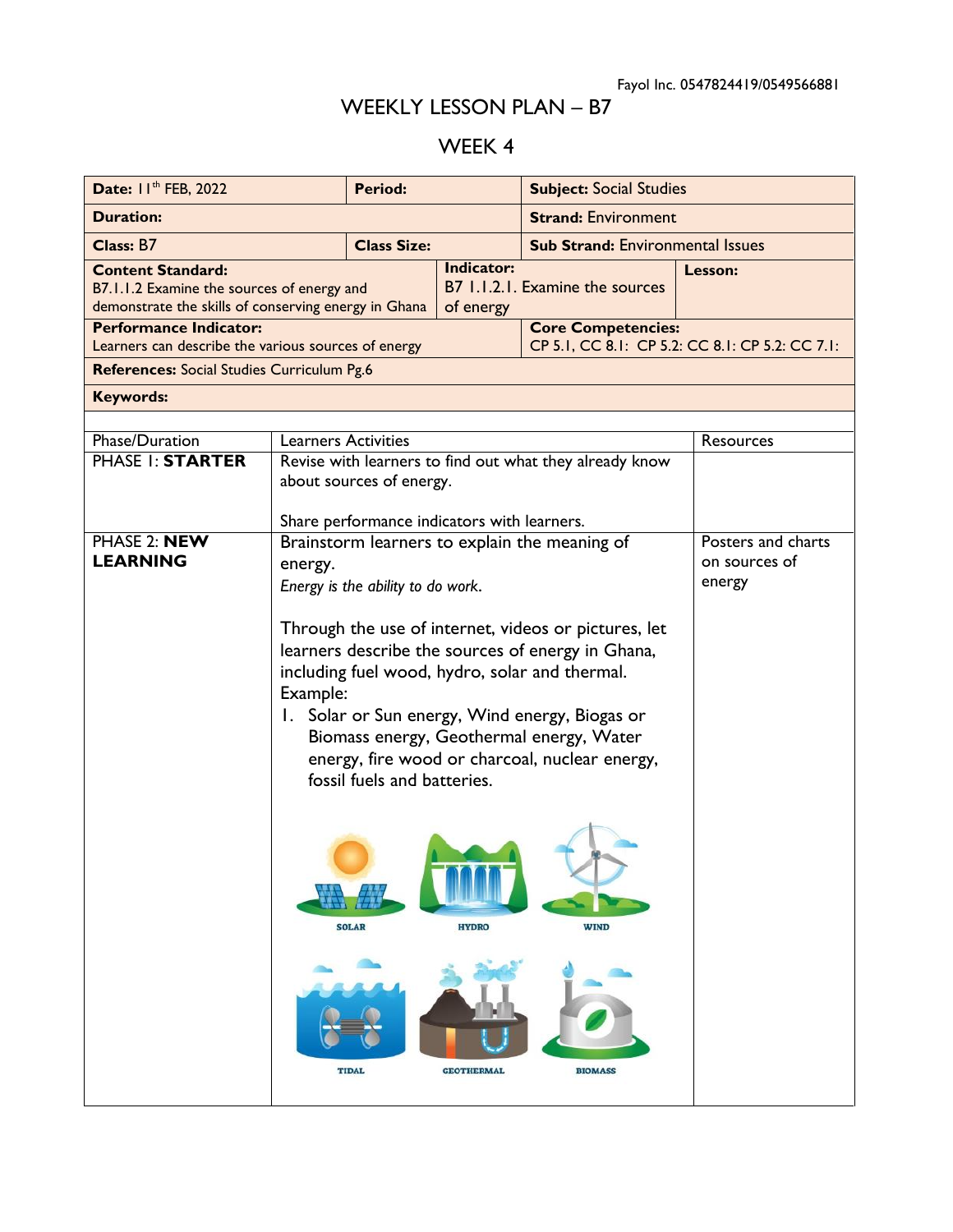|                               | In groups, learners categorize sources of energy into<br>renewable and non-renewable.<br>Renewable sources of energy are those that are<br>inexhaustible or unlimited in nature.<br>Example: Solar or Sun energy, Wind energy, Biogas or Biomass |  |
|-------------------------------|--------------------------------------------------------------------------------------------------------------------------------------------------------------------------------------------------------------------------------------------------|--|
|                               | energy, Geothermal energy, Water energy<br>non-renewable sources of energy are those sources that<br>are exhaustible or limited in supply<br>example: fire wood or charcoal, nuclear energy, fossil fuels<br>and batteries                       |  |
|                               | <b>Assessment</b><br>I. Define energy.<br>2. What is renewable source of energy?<br>3. List four sources of energy that can e replenished<br>4. What is non-renewable source of energy?                                                          |  |
| PHASE 3:<br><b>REFLECTOIN</b> | Use peer discussion and effective questioning to find out<br>from learners what they have learnt during the lesson.<br>Take feedback from learners and summarize the lesson.                                                                     |  |
|                               | Ask learners how the lesson will benefit them in their<br>daily lives.                                                                                                                                                                           |  |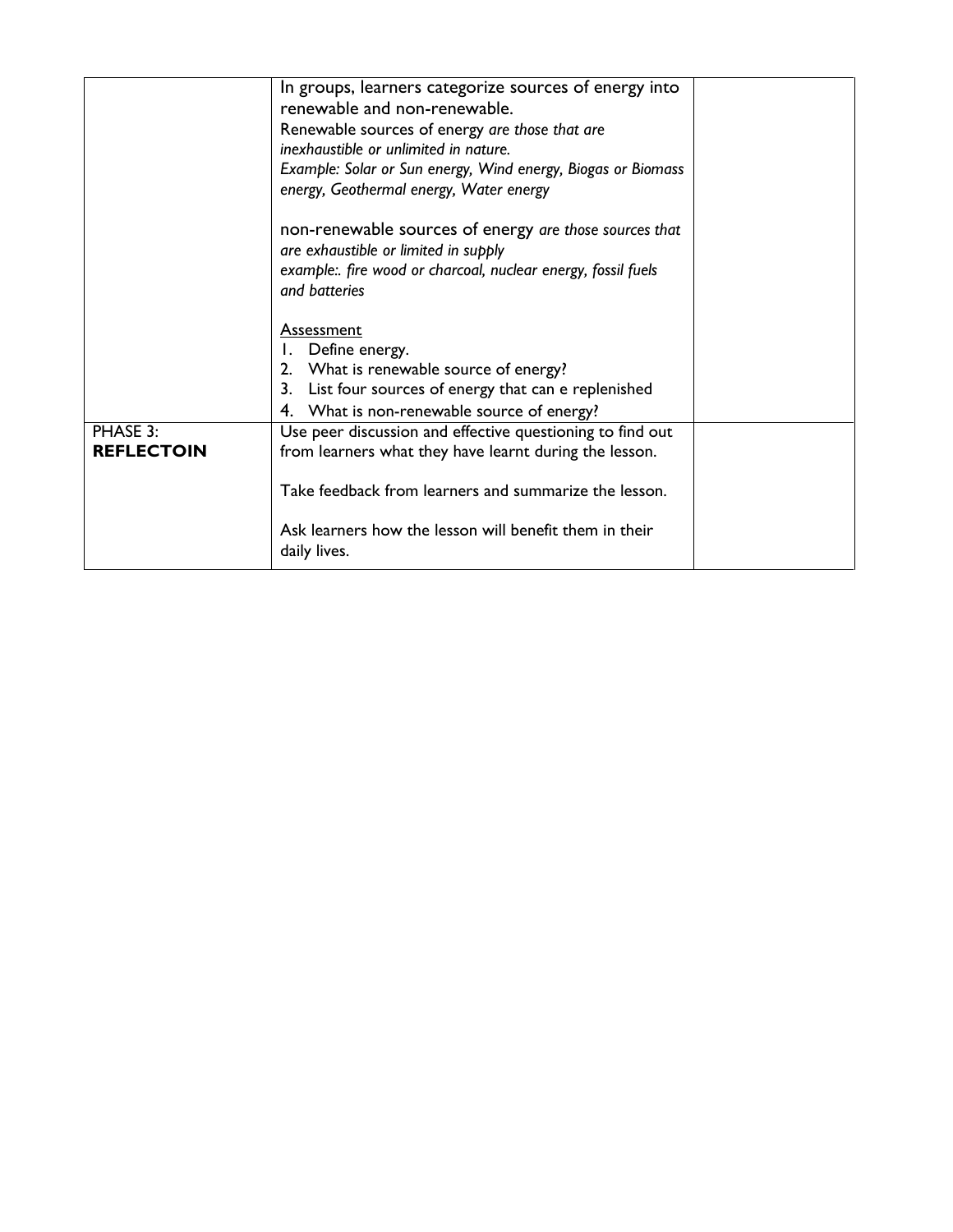| Date: 11th FEB, 2022                                                                                                           |                                                                                                                                                                                                                                                                                                                                                                                                                                                                                                                                                                                                                                                                                                                                                                                                                                                                                               | Period: |                                   | <b>Subject: Social Studies</b>                            |                                                 |
|--------------------------------------------------------------------------------------------------------------------------------|-----------------------------------------------------------------------------------------------------------------------------------------------------------------------------------------------------------------------------------------------------------------------------------------------------------------------------------------------------------------------------------------------------------------------------------------------------------------------------------------------------------------------------------------------------------------------------------------------------------------------------------------------------------------------------------------------------------------------------------------------------------------------------------------------------------------------------------------------------------------------------------------------|---------|-----------------------------------|-----------------------------------------------------------|-------------------------------------------------|
| <b>Duration:</b>                                                                                                               |                                                                                                                                                                                                                                                                                                                                                                                                                                                                                                                                                                                                                                                                                                                                                                                                                                                                                               |         |                                   | <b>Strand: Environment</b>                                |                                                 |
| Class: B7                                                                                                                      | <b>Class Size:</b>                                                                                                                                                                                                                                                                                                                                                                                                                                                                                                                                                                                                                                                                                                                                                                                                                                                                            |         |                                   | <b>Sub Strand: Environmental Issues</b>                   |                                                 |
| <b>Content Standard:</b><br>B7.1.1.2 Examine the sources of energy and<br>demonstrate the skills of conserving energy in Ghana |                                                                                                                                                                                                                                                                                                                                                                                                                                                                                                                                                                                                                                                                                                                                                                                                                                                                                               |         | Indicator:<br>of energy           | B7 1.1.2.1. Examine the sources                           | Lesson:                                         |
| <b>Performance Indicator:</b>                                                                                                  |                                                                                                                                                                                                                                                                                                                                                                                                                                                                                                                                                                                                                                                                                                                                                                                                                                                                                               |         |                                   | <b>Core Competencies:</b>                                 | CP 5.1, CC 8.1: CP 5.2: CC 8.1: CP 5.2: CC 7.1: |
| Learners can describe the various sources of energy<br>References: Social Studies Curriculum Pg.6                              |                                                                                                                                                                                                                                                                                                                                                                                                                                                                                                                                                                                                                                                                                                                                                                                                                                                                                               |         |                                   |                                                           |                                                 |
| <b>Keywords:</b>                                                                                                               |                                                                                                                                                                                                                                                                                                                                                                                                                                                                                                                                                                                                                                                                                                                                                                                                                                                                                               |         |                                   |                                                           |                                                 |
|                                                                                                                                |                                                                                                                                                                                                                                                                                                                                                                                                                                                                                                                                                                                                                                                                                                                                                                                                                                                                                               |         |                                   |                                                           |                                                 |
| Phase/Duration                                                                                                                 | <b>Learners Activities</b>                                                                                                                                                                                                                                                                                                                                                                                                                                                                                                                                                                                                                                                                                                                                                                                                                                                                    |         |                                   |                                                           | Resources                                       |
| <b>PHASE I: STARTER</b>                                                                                                        |                                                                                                                                                                                                                                                                                                                                                                                                                                                                                                                                                                                                                                                                                                                                                                                                                                                                                               |         |                                   | Revise with learners to review their understanding in the |                                                 |
|                                                                                                                                | previous lesson.                                                                                                                                                                                                                                                                                                                                                                                                                                                                                                                                                                                                                                                                                                                                                                                                                                                                              |         |                                   |                                                           |                                                 |
|                                                                                                                                |                                                                                                                                                                                                                                                                                                                                                                                                                                                                                                                                                                                                                                                                                                                                                                                                                                                                                               |         |                                   |                                                           |                                                 |
| PHASE 2: NEW<br><b>LEARNING</b>                                                                                                | Share performance indicators with learners.<br>Guide learners to examine the benefits of using<br>renewable energy.<br>Example:<br>Generating energy that produces no greenhouse gas<br>emissions from fossil fuels and reduces some types of air<br>pollution<br>Diversifying energy supply and reducing dependence on<br>imported fuels.<br>Creating economic development and jobs in<br>٠<br>manufacturing, installation, and more.<br>Have learners examine the benefits of using non-<br>renewable energy sources.<br>Example:<br>Non-renewable resources are high in in energy.<br>Huge profits can be generated in the mining of coal,<br>selling of oil or the construction of natural gas pipelines.<br>These resources are easy to use whether in a home or<br>anywhere.<br>In groups, let learners discuss and design posters to<br>show how different sources of energy are used. |         |                                   | Posters and charts<br>on sources of<br>energy             |                                                 |
|                                                                                                                                |                                                                                                                                                                                                                                                                                                                                                                                                                                                                                                                                                                                                                                                                                                                                                                                                                                                                                               |         | <b>RENEWABLE</b><br><b>ENERGY</b> |                                                           |                                                 |